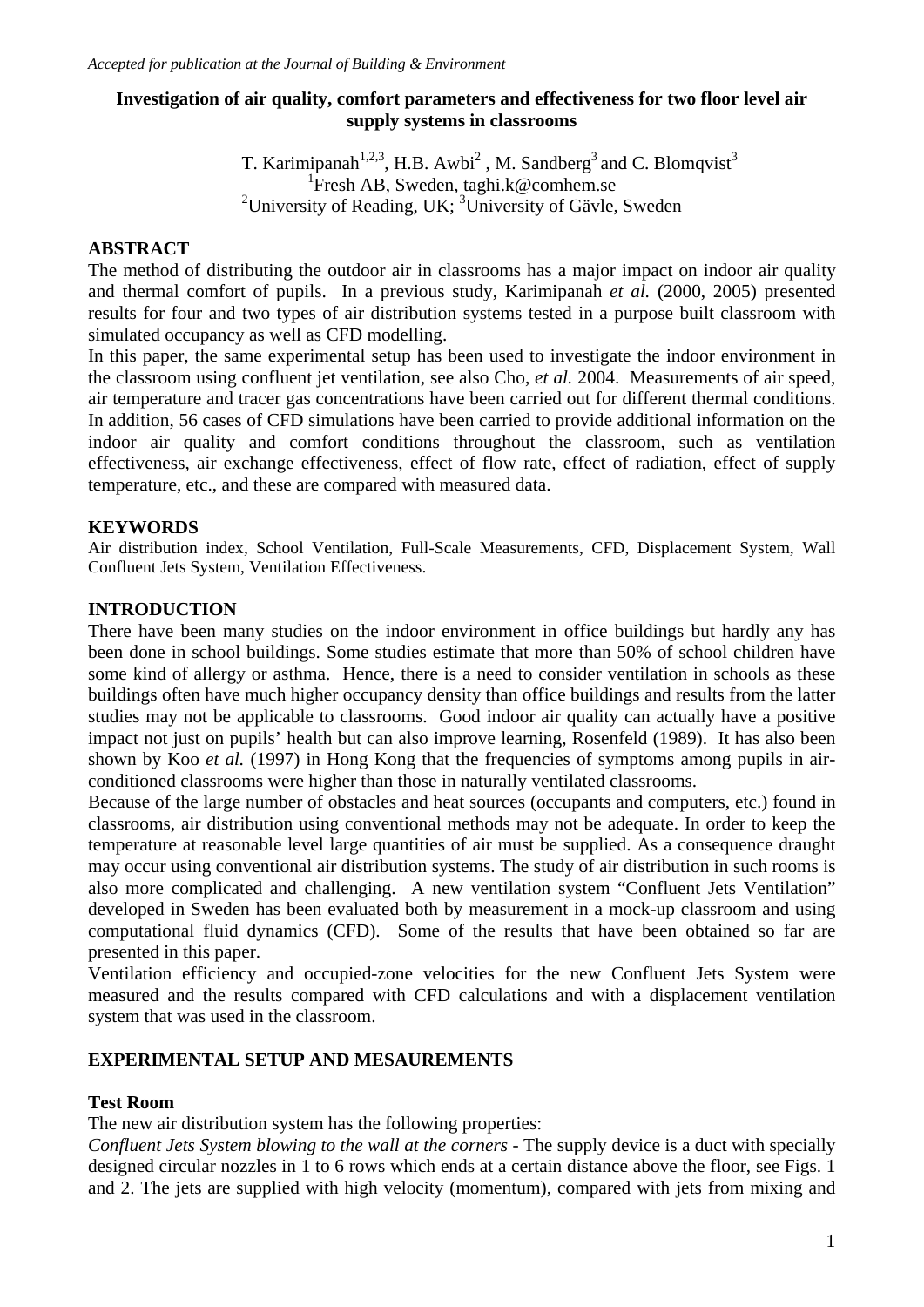#### *Accepted for publication at the Journal of Building & Environment*

displacement ventilation devices, of up to 12 m/s. Therefore these can be considered to be high momentum supply devices with stratification capability. This method of air distribution combines some positive aspects of both mixing and displacement systems. It produces a clean air zone in the lower part of the occupied zone and exhibits a higher air-exchange effectiveness than a mixing system and slightly better than a displacement system. At the same time it has some of the properties of mixing ventilation by causing entrainment of the ambient air into the jet. Another advantage is that heated air can be supplied with this system in contrast to a displacement system which is only useful for cooling. However, the somewhat higher velocities generated by this system very close to the wall at floor level, although this is outside the occupied zone, can be challenging from thermal comfort considerations. 8,40 <sup>m</sup>





Fig. 1 Experimental setup used in the study.

(a) The classroom with person simulators (b) Plane view of the classroom with supply positions.



Fig. 2. Confluent Jets directed towards the wall in the room corners

## **Test Data**

A classroom mock-up having dimensions  $8.4 \times 7.2 \times 3.0$  m ceiling height with a volume of 170 m<sup>3</sup> was used for the tests, see Figs. 1 and 2. To produce a heat-load corresponding to a fully occupied classroom 25 person-simulators were placed in the room. The classroom has an "outdoor facing" wall, provided with four triple glazed windows, located next to a temperature controlled climatic chamber whose temperature can be varied to simulate winter and summer climates. No heaters below the windows have been used for winter conditions. The heat load consisted of  $25x 95 = 2375$ W generated by people and 525 W generated by lighting giving a total load of 2 900 W (48 W/m<sup>2</sup>).

The air distribution systems tested are as follows:

- 1. The first case is an original ventilation system consisting of 4 low momentum supply devices with flow rate of 50 l/s per supply device.
- 2. A high momentum supply device called Softflo S11 (Wall Confluent Jets) blowing to the corners tested with the following configurations: a) 4 devices placed at the corners with 50 l/s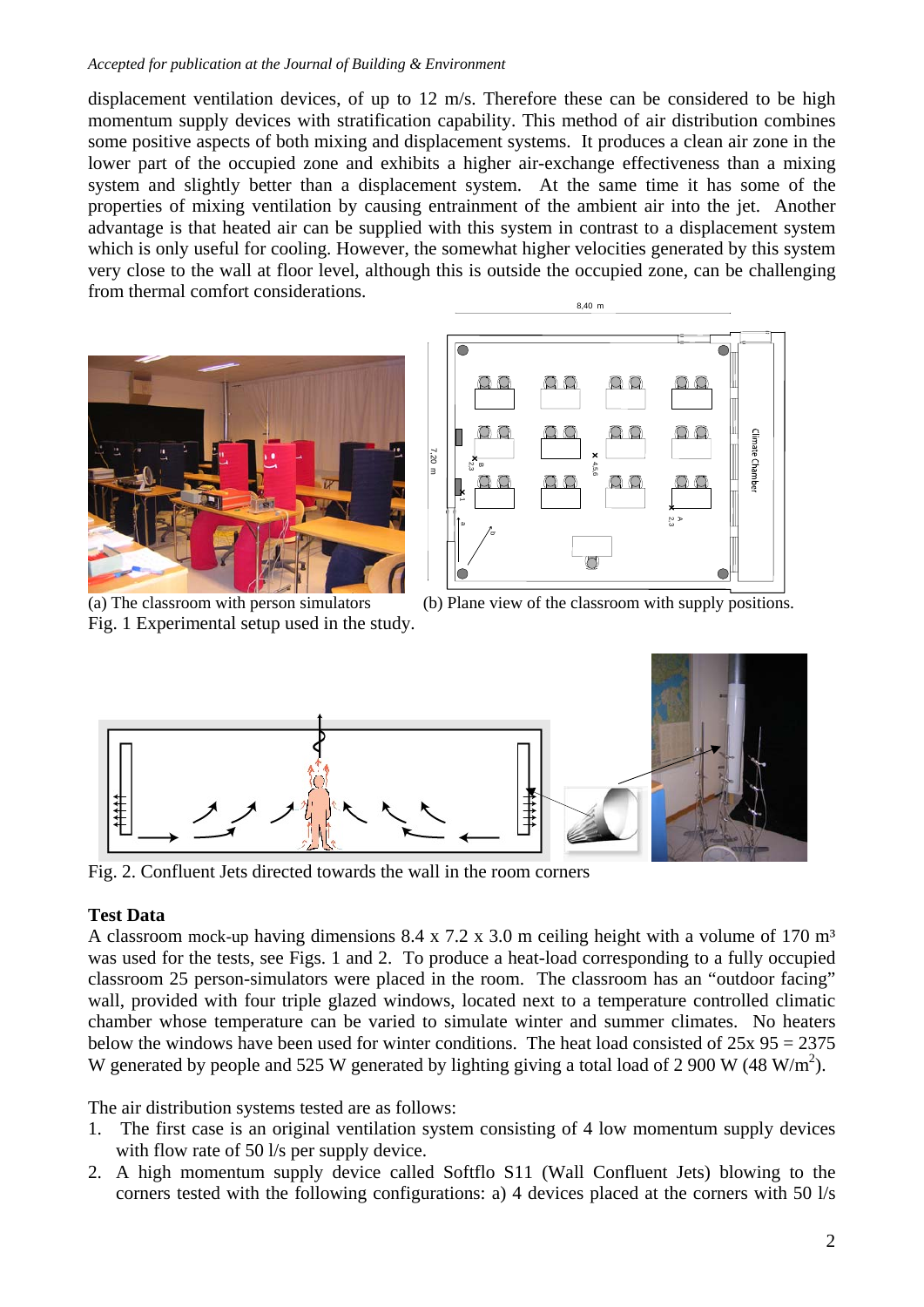per supply device at 100 Pa. b) The same configuration as case (a) but reducing the flow rate to 30 l/s for each device. c) Two devices placed at two corners of the room in the wall close to the teacher with 100 l/s per device at 100 Pa. d) the same as case (c) but with the flow rate reduced to 60 l/s per device. All test configurations and number of devices are described in table 1.

The temperature in the climate chamber (outdoor temperature) is -16°C The supply air temperatures to the classroom are  $16^{\circ}$ C at flow rate 200 l/s and  $13^{\circ}$ C at 120 l/s. All measurements were carried out under steady state conditions.

## **Measurements**

The following measurements have been carried out for both the low momentum supply terminals (Displacement System) and the high momentum supply terminals (Confluent Jets System) in operation:

- Air Exchange Efficiency measurement with tracer gas (decay method)
- Local mean age of air measurement with tracer gas (decay method) at 6 points Measuring point 1 at exhaust (= nominal time-constant,  $\tau_n$ )

Measuring point 2 at position A (Fig. 1b) 0.1 m above the floor level Measuring point 3 at position A (Fig. 1b) 1.2 m above the floor level Measuring points 4, 5 and 6 in the middle of the room with heights respectively of 0.1m, 1.2m and 1.8m above the floor level

- Air velocity measurements for the near-zone at (a) and (b), Fig. 1b
- 150 measurements for 5 minutes with 2 s intervals.

# **VENTILATION INDICES**

#### **Air Exchange Efficiency**

The room mean air exchange efficiency is defined by:

$$
\varepsilon_a = \frac{\tau_n}{2 \cdot \langle \bar{\tau} \rangle} \cdot 100 \, [\%]
$$

where  $\tau_n$  the nominal time-constant and  $\langle \overline{\tau} \rangle$  is the mean age of room air.

The Local Air Change Index 
$$
(\mathcal{E}_p) = \frac{\tau_n}{\tau_p}
$$
 (2)

i.e.,  $\mathcal{E}_p$  is the ratio of nominal time constant  $(\tau_n)$  to the local mean age of air  $(\bar{\tau}_p)$ .

## **Air Distribution Index (ADI)**

To assess the effectiveness of a ventilation system in both measurement and CFD simulation, the effectiveness for heat removal  $(\varepsilon)$  and contaminant removal  $(\varepsilon)$  are used together with the predicted percentage of dissatisfied (*PPD*) for thermal comfort and percentage of dissatisfied (*PD*) for air quality.  $\varepsilon$ , and  $\varepsilon$  are defined by:

$$
\varepsilon_t = \frac{T_o - T_i}{T_m - T_i} \tag{3}
$$

and

$$
\varepsilon_c = \frac{C_o - C_i}{C_m - C_i} \tag{4}
$$

In equations (3 & 4), *T* is temperature ( ${}^{\circ}$ C), *C* is the contaminant concentration (ppm), subscripts *o,i* and *m* denote outlet, inlet and mean value for the occupied zone (to a height of 1.8m).  $\varepsilon$ , is similar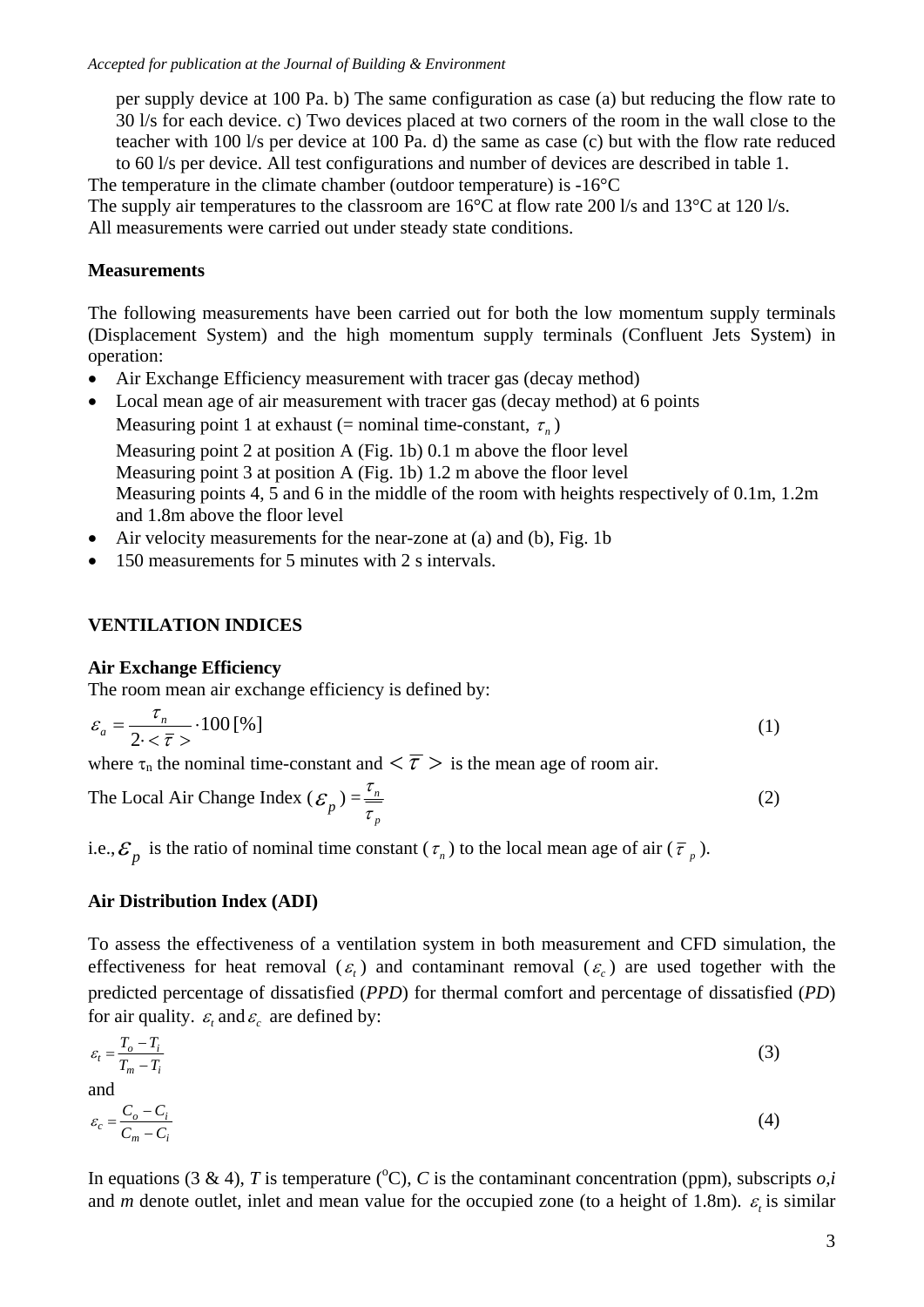to a heat exchanger effectiveness and is a measure of the heat removing ability of the system.  $\varepsilon$  is a measure of how effectively the contaminant is removed. The values for  $\varepsilon$  and  $\varepsilon$  are determined by heat and contaminant sources, the method of room air distribution, room characteristics, etc. However, high values do not always give a good indication of the thermal comfort and air quality in the occupied zone.

Fanger (1972) has developed expressions for the percentage of dissatisfied (*PD*) with the indoor air quality and the predicted percentage of dissatisfied (*PPD*) with the thermal environment given by Eqs. (5) and (6).

$$
PD = 395 \cdot \exp(-1.83 \dot{v}^{0.25})
$$
  
PPD = 100 -95 exp -{0.03353 (PMV)<sup>4</sup> + 0.2179 (PMV)<sup>2</sup>} (6)

where  $\dot{v}$  is the ventilation rate (ls<sup>-1</sup>) and *PMV* is the Predicted Mean Vote as defined in ISO 7730 (1994) and the recommended *PPD* limit for ideal thermal environment is 10%, corresponding to -  $0.5 \le PMV \le 0.5$ . Thus, low values for both indices guarantee a good indoor air quality and thermal comfort.

The comfort number,  $N_t$ , and the air quality number,  $N_c$ , (Awbi 1998a) combined with *PPD* and PD respectively are useful to examine the quality of a ventilation system. These are defined as:

$$
N_t = \frac{\varepsilon_t}{PPD} \tag{7}
$$
 and

$$
N_c = \frac{\varepsilon_c}{PD} \tag{8}
$$

These two numbers can be combined into a single parameter which determines the effectiveness of an air distribution system in providing air quality and thermal comfort in the form of a ventilation parameter defined as:

$$
ADI = \sqrt{N_t \times N_c} \tag{9}
$$

This parameter is also called the Air Distribution Index (*ADI* ), Awbi (2003).

## **CFD CALCULATIONS**

The measured wall temperatures have been used as boundary conditions for the CFD simulations. Predicted and measured quantities are: air velocity, air temperature, ventilation effectiveness and local mean age of air.

The numerical simulations were done using the CFD code VORTEX 4.0 (Awbi, 2005) that has been developed for the simulation of airflow, heat transfer and concentration in enclosures. The code uses two turbulence models: the standard κ-ε and RNG turbulence model. The program has been developed for ventilation research, which may be more suited to ventilation simulations than the more general-purpose codes. In the simulations, the measured mean surface temperatures of all six room surface have been used as boundary conditions. The number of nodes used was 63 x 30x 52 giving a resolution of 0.13 m in the horizontal plane and 0.10 m in the vertical direction. The near-wall nodes were located 10mm from the surfaces as recommended by Awbi (1998b). In the case with Wall Confluent Jets the distance of the duct from the wall was 110 mm and the distance from the floor level for all cases was 300 mm as in the measurements.

In the VORTEX code the mean radiant temperature at each computation cell is calculated using a radiation exchange model that is based on the radiosity of room surfaces (Gan and Awbi, 1994). Figure 3 shows a CFD model of the test room shown in Fig. 1.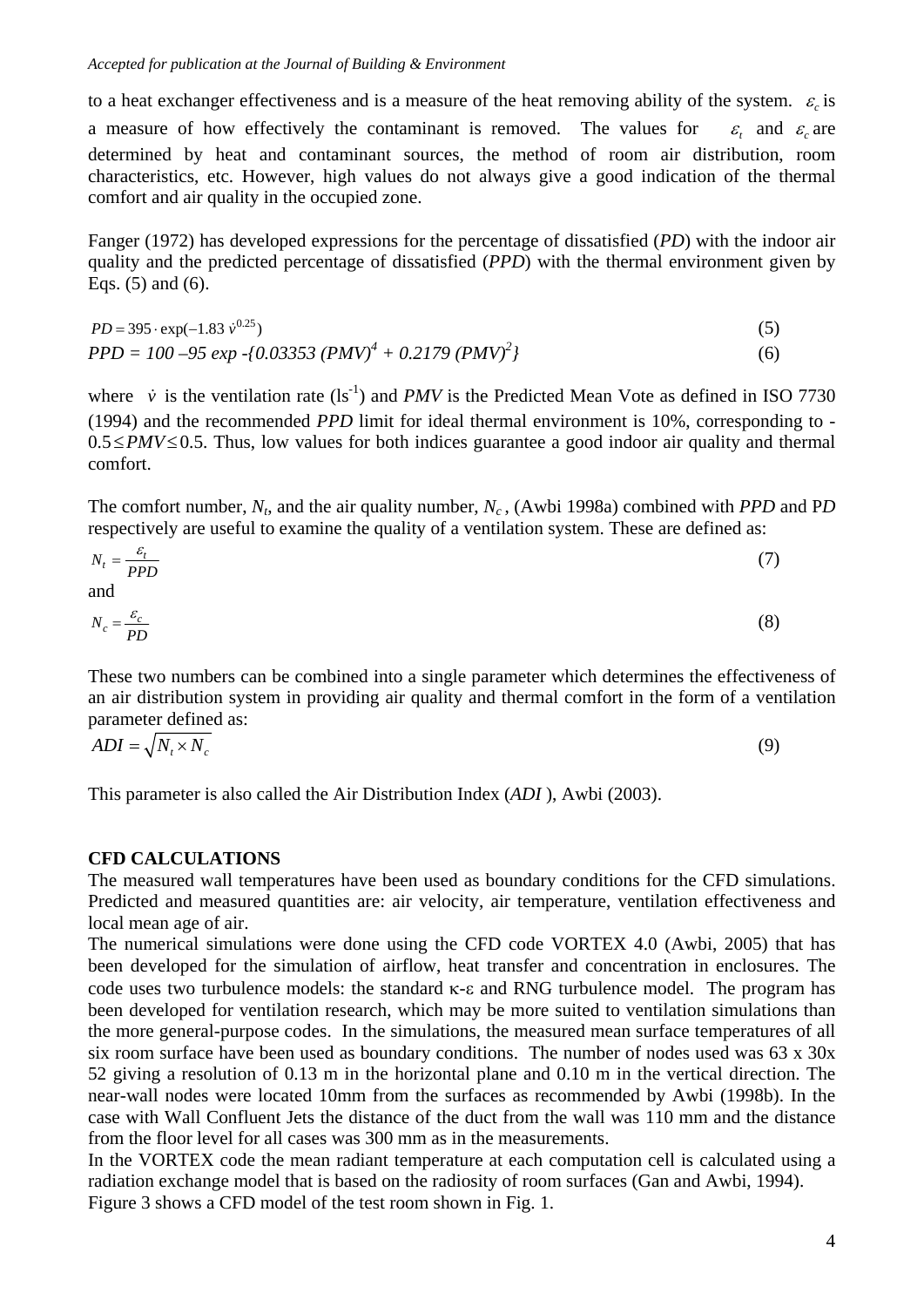

Fig. 3. Model for CFD Calculations. Each box represents 2 students

## **RESULTS**

#### **Experimental Data**

Table 1 shows results from the tracer gas measurements for a displacement ventilation system and two types of Confluent Jets systems. Points 2 and 3 are located at position A or B with 0.1 m and 1.2 m above floor level. Points 4, 5 and 6 are located in the middle of the room at 0.1 m, 1.2 m and 1.8 m above floor level. All these positions are shown in Fig. 1b.

The air exchange effectiveness obtained from the CFD calculations is also given in table 1 for comparison. The CFD results are in good agreement with the measured values. The results show that the confluent jets systems give slightly better effectiveness than the displacement system and the values of local air exchange index also indicate good air distribution in all the zones considered.

| Case             | No. of Terminals x flow<br>rate $[1/s]$ | <b>Position</b><br>(see Fig. 3) | Local Air Exchange Index ( $\frac{\iota_n}{\phantom{\frac{1}{1}}}$ ) |           |           |           |                 | <b>Air Exchange</b><br><b>Efficiency</b><br>$\times 100$ |            |
|------------------|-----------------------------------------|---------------------------------|----------------------------------------------------------------------|-----------|-----------|-----------|-----------------|----------------------------------------------------------|------------|
|                  |                                         |                                 | Point no.<br>2                                                       | Point no. | Point no. | Point no. | Point no.<br>n. | EXP.                                                     | <b>CFD</b> |
| $DV4C_A50$       | $4 \times 50$                           | $A + middle$                    | 1.28                                                                 | 0.68      | 1.19      | 0.95      | 0.79            | 43                                                       | 48         |
| CF4C_A50         | $4 \times 50$                           | $A + middle$                    | 1.195                                                                | 1.155     | 1.32      | 1.35      | 1.145           | 56                                                       | 54         |
| CF4C_B50         | $4 \times 50$                           | $B+middle$                      | 1.48                                                                 | 1.28      | 1.10      | 1.19      | 1.06            | 73                                                       | 54         |
| CF4C_B32         | 4 x 32                                  | $B+middle$                      | 1.755                                                                | 1.61      | 1.43      | 1.36      | 1.26            | 50                                                       | 52         |
| CF2 B60          | $2 \times 60$                           | $B + middle$                    | 1.75                                                                 | 1.52      | 1.58      | 1.43      | 1.22            | 51                                                       | 50         |
| <b>CF2C B100</b> | $2 \times 100$                          | $B+middle$                      | 1.20                                                                 | 1.1       | 1.11      | 1.12      | 1.01            | 51                                                       | 52         |

*Table 1. Measurements in Classroom at Centre for Built Environment, BMG, Gävle University*

*DV = Displacement system CF= Confluent Jets System*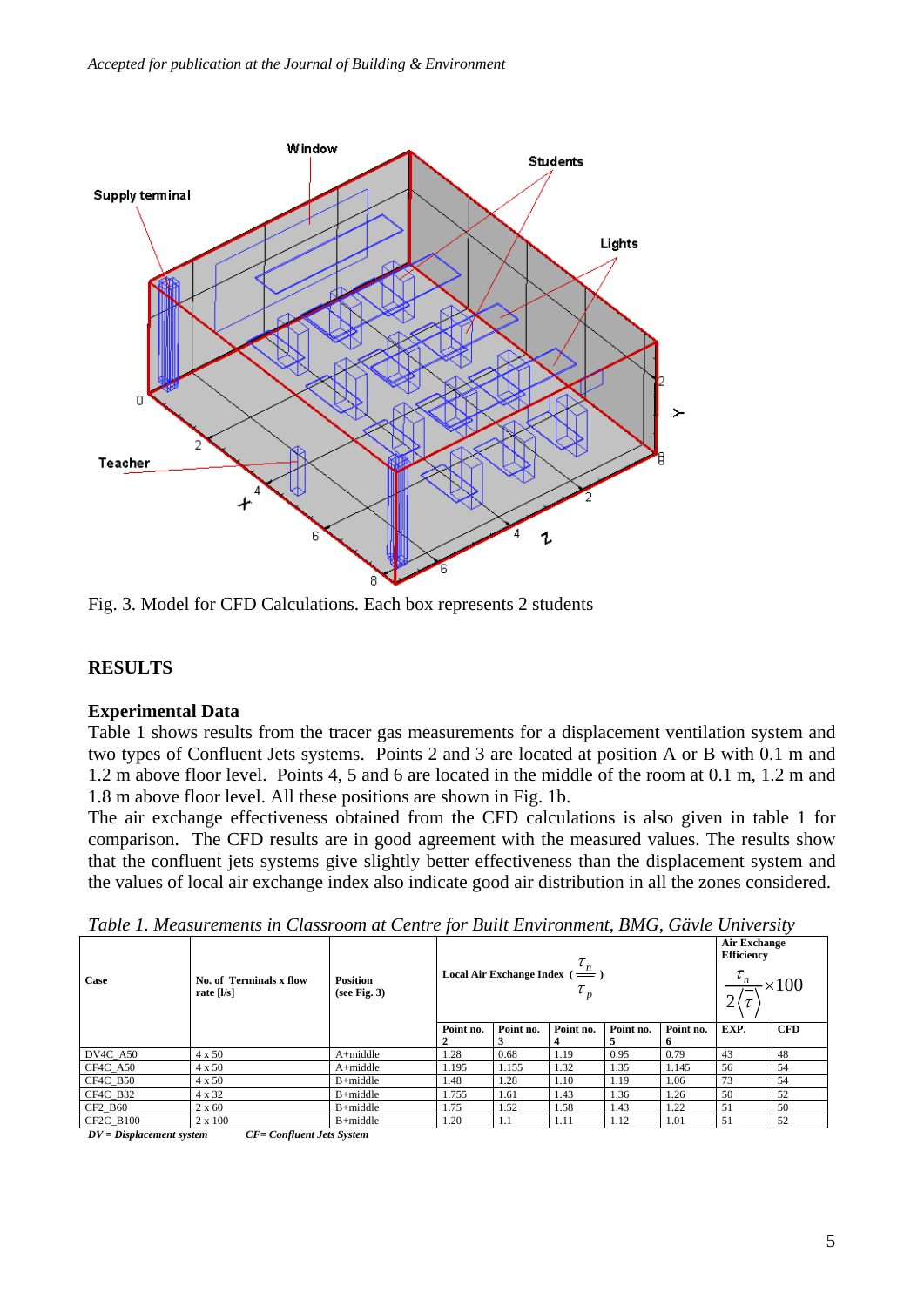## **CFD Predictions**

Tables 2 and 3 show the values of the ventilation indices given by equations (3) to (9) obtained from the CFD calculations for comparison between the two ventilation systems used. A large data base was created and 56 cases have been run for these comparisons. The number of supply devices, supply temperature and the flow rates were varied to study the performance of the two systems. Although the results do not show large differences between the two systems, in all the cases considered the confluent jets ventilation system gives more promising results. An interesting finding here is that when decreasing the flow rate the comfort and air quality parameters are decreased drastically which can be a warning signal to those who contemplating a reduction in outdoor air supply rates as in so doing, pupils' health and their performance could be affected.

To have a better interpretation of the explored CFD results, the cases shown in tables 2 and 3 were compared by means of factors like the effect of radiation, number of supply devices installed at the room corners, effect of inlet temperature and flow rate. A comparison with the experimental results (tables 1 and 4) shows that the velocities and temperature fields are predicted better by using the RNG turbulence model. Thus, analysis of the results is focused on the RNG model data in table 3.

It is worth mentioning that in these tables the case names are related to the following conditions:

 $CF =$  Confluent jets system;  $DV =$  Displace Ventilation system; 2C and 4C means 2 and 4 supply terminals used at the corners; T13 and T16 means supply temperature 13  $^{\circ}$ C and 16  $^{\circ}$ C; 4x50, 2x100, 2x150, 2x60 and 4x30 are number devices times flow-rate per device in l/s.

Figures 4 and 5 show a comparison of the temperature fields between the two air distribution systems using the RNG turbulence model. As shown, the temperature fills spread more evenly with the CJS than with the DVS.

Figures 6 and 7 show a comparison of the velocity distribution in a plane 0.1 m above the floor for the two air distribution systems. Although the velocity for the CJ system is slightly higher than that for the DV system the values are below the recommended ISO 7730 (1994) limit of  $0.25 \text{ ms}^{-1}$  over most of the floor.

|                                                                   | <b>COMFORT AND AIR QUALITY</b>                                  |                                                                     |                                                                           |                                                                                                 |                              |                |                                                     |
|-------------------------------------------------------------------|-----------------------------------------------------------------|---------------------------------------------------------------------|---------------------------------------------------------------------------|-------------------------------------------------------------------------------------------------|------------------------------|----------------|-----------------------------------------------------|
| <b>VENTILATION</b><br><b>EFFECTIVENESS</b><br><b>EQUATION</b> (4) | <b>HEAT REMOVAL</b><br><b>EFFICIENCY</b><br><b>EQUATION</b> (3) | <b>COMFORT</b><br><b>NUMBER</b><br><b>FOR AIR</b><br><b>OUALITY</b> | <b>COMFORT</b><br><b>NUMBER FOR</b><br><b>THERMAL</b><br><b>SENSATION</b> | <b>AIR</b><br><b>DISTRIBUTION</b><br><b>TURBULENCE</b><br><b>MODEL</b><br><b>INDEX</b><br>(ADI) |                              | <b>CASE</b>    | NO. OF<br><b>DEVICES</b> x<br><b>FLOWRATE (I/s)</b> |
| $\mathcal{E}_c$ [%]                                               | $\mathcal{E}_{t}$ [%]                                           | $N_c$ [-]                                                           | $N_t$ [-]                                                                 | $[\cdot]$                                                                                       |                              |                |                                                     |
| 102.3                                                             | 105.1                                                           | 5.6                                                                 | 12.7                                                                      | 8.5                                                                                             | <b>K-E</b> without Radiation | <b>CF4CT13</b> | 4 x 50                                              |
| 105.8                                                             | 111.7                                                           | 5.8                                                                 | 17.7                                                                      | 10.1                                                                                            | <b>K-E</b> with Radiation    | <b>CF4CT13</b> | $4 \times 50$                                       |
| 98.5                                                              | 99.5                                                            | 5.4                                                                 | 12.4                                                                      | 8.2                                                                                             | κ-ε without Radiation        | DV4CT13        | $4 \times 50$                                       |
| 99.8                                                              | 108.7                                                           | 5.5                                                                 | 16.4                                                                      | 9.5                                                                                             | <b>K-E</b> with Radiation    | DV4CT13        | $4 \times 50$                                       |
| 107.8                                                             | 125.1                                                           | 5.9                                                                 | 16.6                                                                      | 9.9                                                                                             | κ-ε without Radiation        | <b>CF4CT16</b> | $4 \times 50$                                       |
| 108.4                                                             | 127.6                                                           | 6.0                                                                 | 14.1                                                                      | 9.2                                                                                             | <b>K-E</b> with Radiation    | <b>CF4CT16</b> | $4 \times 50$                                       |
| 98.4                                                              | 113.5                                                           | 5.4                                                                 | 15.8                                                                      | 9.2                                                                                             | κ-ε without Radiation        | <b>DV4CT16</b> | $4 \times 50$                                       |
| 100.5                                                             | 122.0                                                           | 5.5                                                                 | 11.7                                                                      | 8.0                                                                                             | <b>K-E</b> with Radiation    | <b>DV4CT16</b> | $4 \times 50$                                       |
| 111.8                                                             | 98.0                                                            | 6.1                                                                 | 12.2                                                                      | 8.6                                                                                             | <b>K-E</b> without Radiation | <b>CF2CT13</b> | 2 x 100                                             |
| 112.7                                                             | 104.1                                                           | 6.2                                                                 | 13.6                                                                      | 9.2                                                                                             | <b>K-E</b> with Radiation    | <b>CF2CT13</b> | $2 \times 100$                                      |
| 94.8                                                              | 92.0                                                            | 5.2                                                                 | 11.7                                                                      | 7.8                                                                                             | <b>K-E</b> without Radiation | DV2CT13        | 2 x 100                                             |
| 96.6                                                              | 100.7                                                           | 5.3                                                                 | 11.9                                                                      | 8.0                                                                                             | <b>K-E</b> with Radiation    | DV2CT13        | $2 \times 100$                                      |
| 110.3                                                             | 83.8                                                            | 8.5                                                                 | 10.4                                                                      | 9.4                                                                                             | <b>K-E</b> without Radiation | <b>CF2CT16</b> | 2 x 150                                             |
| 107.6                                                             | 83.2                                                            | 8.2                                                                 | 7.2                                                                       | 7.7                                                                                             | <b>K-E with Radiation</b>    | <b>CF2CT16</b> | $2 \times 150$                                      |
| 93.7                                                              | 85.8                                                            | 7.2                                                                 | 10.2                                                                      | 8.5                                                                                             | κ-ε without Radiation        | DV2CT16        | 2 x 150                                             |
| 97.4                                                              | 93.9                                                            | 7.4                                                                 | 12.2                                                                      | 9.5                                                                                             | <b>K-E</b> with Radiation    | <b>DV2CT16</b> | 2 x 150                                             |
| 108.3                                                             | 114.0                                                           | 5.9                                                                 | 15.8                                                                      | 9.7                                                                                             | κ-ε without Radiation        | <b>CF2CT16</b> | 2 x 100                                             |
| 119.7                                                             | 120.9                                                           | 6.6                                                                 | 10.5                                                                      | 8.3                                                                                             | κ-ε with Radiation           | <b>CF2CT16</b> | $2 \times 100$                                      |
| 92.1                                                              | 145.2                                                           | 5.1                                                                 | 14.5                                                                      | 8.6                                                                                             | <b>K-E</b> without Radiation | DV2CT16        | 2 x 100                                             |
| 99.9                                                              | 122.2                                                           | 5.5                                                                 | 11.3                                                                      | 7.9                                                                                             | <b>K-E</b> with Radiation    | DV2CT16        | $2 \times 100$                                      |
| 113.5                                                             | 163.8                                                           | 4.5                                                                 | 19.7                                                                      | 9.4                                                                                             | κ-ε without Radiation        | <b>CF4CT13</b> | 4 x 30                                              |
| 102.8                                                             | 142.0                                                           | 4.1                                                                 | 11.7                                                                      | 6.9                                                                                             | <b>K-E</b> with Radiation    | <b>CF4CT13</b> | 4 x 30                                              |
| 104.8                                                             | 151.9                                                           | 4.0                                                                 | 20.0                                                                      | 8.9                                                                                             | <b>K-E</b> without Radiation | DV4CT13        | 4 x 30                                              |
| 105.3                                                             | 169.1                                                           | 4.0                                                                 | 22.7                                                                      | 9.5                                                                                             | <b>K-E</b> with Radiation    | DV4CT13        | 4 x 30                                              |
| 117.5                                                             | 165.4                                                           | 4.4                                                                 | 20.8                                                                      | 9.6                                                                                             | <b>K-E</b> without Radiation | <b>CF2CT13</b> | $2 \times 60$                                       |
| 125.6                                                             | 161.9                                                           | 4.8                                                                 | 18.7                                                                      | 9.4                                                                                             | <b>K-E</b> with Radiation    | <b>CF2CT13</b> | $2 \times 60$                                       |
| 98.8                                                              | 128.8                                                           | 3.8                                                                 | 18.7                                                                      | 8.8                                                                                             | κ-ε without Radiation        | DV2CT13        | $2 \times 60$                                       |
| 97.6                                                              | 136.5                                                           | 3.7                                                                 | 7.4                                                                       | 5.2                                                                                             | <b>K-8</b> with Radiation    | DV2CT13        | $2 \times 60$                                       |

*Table 2. Comparison of comfort and air quality between different cases for a displacement system and a confluent jets system (*κ**-**ε *turbulence model)* 

*CF = Confluent Jets; DV= Displacement; T16 and T13 = Supply temp 16and 13*°*C, 4 and 2 are the number of supplies respectively.*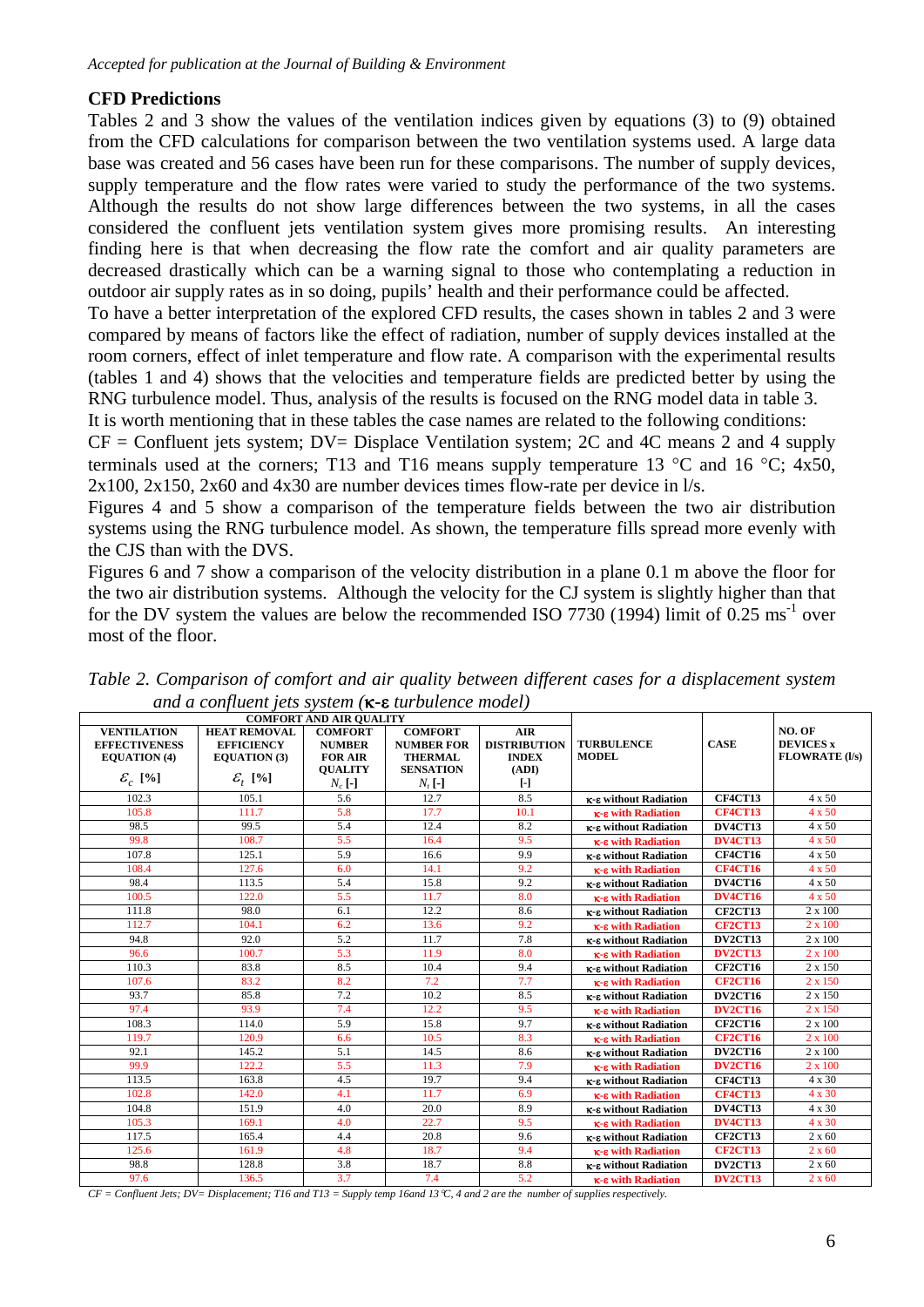|                       | and a complete jets system (KFO implicited model).<br><b>COMFORT AND AIR OUALITY</b> |                                  |                   |                     |                              |                |                       |
|-----------------------|--------------------------------------------------------------------------------------|----------------------------------|-------------------|---------------------|------------------------------|----------------|-----------------------|
|                       |                                                                                      |                                  |                   |                     |                              |                |                       |
| <b>VENTILATION</b>    | <b>HEAT REMOVAL</b>                                                                  | <b>COMFORT</b><br><b>COMFORT</b> |                   | <b>AIR</b>          |                              |                | NO. OF                |
| <b>EFFECTIVENESS</b>  | <b>EFFICIENCY</b>                                                                    | <b>NUMBER</b>                    | <b>NUMBER FOR</b> | <b>DISTRIBUTION</b> | <b>TURBULENCE</b>            | <b>CASE</b>    | <b>DEVICES</b> x      |
| <b>EQUATION</b> (4)   | <b>EQUATION</b> (3)                                                                  | <b>FOR AIR</b>                   | <b>THERMAL</b>    | <b>INDEX</b>        | <b>MODEL</b>                 |                | <b>FLOWRATE (I/s)</b> |
|                       |                                                                                      | <b>OUALITY</b>                   | <b>SENSATION</b>  | (ADI)               |                              |                |                       |
| $\mathcal{E}_{c}$ [%] | $\mathcal{E}_{t}$ [%]<br>$N_c$ [-]                                                   |                                  | $N_t$ [-]         | $\lbrack - \rbrack$ |                              |                |                       |
| 114.8                 | 112.9                                                                                | 6.3                              | 12.5              | 8.9                 | <b>RNG</b> without Radiation | <b>CF4CT13</b> | 4 x 50                |
| 104.6                 | 103.4                                                                                | 5.7                              | 12.6              | 8.6                 | <b>RNG with Radiation</b>    | <b>CF4CT13</b> | $4 \times 50$         |
| 87.9                  | 58.4                                                                                 | 4.8                              | 8.9               | 6.6                 | <b>RNG</b> without Radiation | DV4CT13        | 4 x 50                |
| 94.4                  | 96.2                                                                                 | 5.2                              | 10.6              | 7.4                 | <b>RNG with Radiation</b>    | <b>DV4CT13</b> | $4 \times 50$         |
| 113.6                 | 129.8                                                                                | 6.2                              | 16.7              | 10.2                | <b>RNG</b> without Radiation | <b>CF4CT16</b> | 4 x 50                |
| 118.9                 | 130.4                                                                                | 6.5                              | 14.8              | 9.8                 | <b>RNG with Radiation</b>    | <b>CF4CT16</b> | 4 x 50                |
| 101.6                 | 115.0                                                                                | 5.6                              | 15.7              | 9.3                 | <b>RNG without Radiation</b> | DV4CT16        | 4 x 50                |
| 105.3                 | 124.8                                                                                | 5.8                              | 12.3              | 8.4                 | <b>RNG with Radiation</b>    | <b>DV4CT16</b> | $4 \times 50$         |
| 107.9                 | 122.8                                                                                | 5.9                              | 12.6              | 8.6                 | <b>RNG</b> without Radiation | <b>CF2CT13</b> | $2 \times 100$        |
| 124.9                 | 105.9                                                                                | 6.9                              | 14.0              | 9.8                 | <b>RNG with Radiation</b>    | <b>CF2CT13</b> | $2 \times 100$        |
| 98.2                  | 94.6                                                                                 | 5.4                              | 11.5              | 7.9                 | <b>RNG</b> without Radiation | DV2CT13        | 2 x 100               |
| 101.1                 | 102.9                                                                                | 5.5                              | 12.5              | 8.3                 | <b>RNG</b> with Radiation    | DV2CT13        | $2 \times 100$        |
| 104.2                 | 71.8                                                                                 | 7.9                              | 9.5               | 8.7                 | <b>RNG</b> without Radiation | <b>CF2CT16</b> | 2 x 150               |
| 113.3                 | 84.2                                                                                 | 8.6                              | 7.2               | 7.9                 | <b>RNG with Radiation</b>    | <b>CF2CT16</b> | 2 x 150               |
| 97.6                  | 88.3                                                                                 | 7.4                              | 10.3              | 8.7                 | <b>RNG</b> without Radiation | <b>DV2CT16</b> | 2 x 150               |
| 102.7                 | 95.7                                                                                 | 7.8                              | 12.4              | 9.8                 | <b>RNG with Radiation</b>    | <b>DV2CT16</b> | 2 x 150               |
| 119.5                 | 121.5                                                                                | 6.6                              | 16.1              | 10.3                | <b>RNG</b> without Radiation | <b>CF2CT16</b> | 2 x 100               |
| 134.9                 | 122.6                                                                                | 7.4                              | 10.6              | 8.9                 | <b>RNG with Radiation</b>    | <b>CF2CT16</b> | $2 \times 100$        |
| 95.7                  | 104.5                                                                                | 5.3                              | 14.7              | 8.8                 | <b>RNG</b> without Radiation | DV2CT16        | $2 \times 100$        |
| 106.3                 | 121.5                                                                                | 5.8                              | 10.3              | 7.8                 | <b>RNG with Radiation</b>    | <b>DV2CT16</b> | $2 \times 100$        |
| 98.2                  | 112.2                                                                                | 3.9                              | 16.3              | 7.9                 | <b>RNG</b> without Radiation | <b>CF4CT13</b> | 4 x 30                |
| 105.6                 | 137.1                                                                                | 4.2                              | 9.0               | 6.1                 | <b>RNG with Radiation</b>    | <b>CF4CT13</b> | 4 x 30                |
| 109.2                 | 156.2                                                                                | 4.1                              | 19.9              | 9.1                 | <b>RNG</b> without Radiation | DV4CT13        | 4 x 30                |
| 109.8                 | 153.1                                                                                | 4.2                              | 12.0              | 7.1                 | <b>RNG with Radiation</b>    | DV4CT13        | 4 x 30                |
| 129.9                 | 167.6                                                                                | 4.9                              | 20.6              | 10.1                | <b>RNG without Radiation</b> | <b>CF2CT13</b> | $2 \times 60$         |
| 101.2                 | 123.2                                                                                | 3.8                              | 3.8               | 3.8                 | <b>RNG with Radiation</b>    | <b>CF2CT13</b> | $2 \times 60$         |
| 95.3                  | 115.7                                                                                | 3.6                              | 17.4              | 7.9                 | <b>RNG without Radiation</b> | DV2CT13        | $2 \times 60$         |
| 95.4                  | 124.6                                                                                | 3.6                              | 4.3               | 3.9                 | <b>RNG with Radiation</b>    | DV2CT13        | $2 \times 60$         |

*Table 3. Comparison of comfort and air quality between different cases for a displacement system and a confluent jets system (***RNG** *turbulence model).* 

*CF = Confluent Jets; DV= Displacement; T16 and T13 = Supply temp 16*°*C and 13*°*C respectively.* 

*Table 4. Measured and calculated velocities [m/s] and air temperature for Confluent Jets Supply terminals for Case CF4CT16 (Four devices placed at the corners and a flow rate of 50 l/s for each device) at a distance of 30 mm from the wall.* 

| Height | Distance from supply (m), along the directions shown by the arrows in Fig. 1 b |               |             |                 |             |                             |             |               |             |               |             |               |             |  |
|--------|--------------------------------------------------------------------------------|---------------|-------------|-----------------|-------------|-----------------------------|-------------|---------------|-------------|---------------|-------------|---------------|-------------|--|
| above  |                                                                                | 0.5           |             | 1.0             |             |                             | 1.5         |               | 2.0         |               | 2.5         |               | 3.0         |  |
| floor  |                                                                                | Temp          | Vel.        | Temp            | Vel.        | Temp                        | Vel.        | Temp          | Vel.        | Temp          | Vel.        | Temp          | Vel.        |  |
| (m)    |                                                                                | $(^{\circ}C)$ | $(ms^{-1})$ | $({}^{\circ}C)$ | $(ms^{-1})$ | $(^{\mathrm{o}}\mathrm{C})$ | $(ms^{-1})$ | $(^{\circ}C)$ | $(ms^{-1})$ | $(^{\circ}C)$ | $(ms^{-1})$ | $(^{\circ}C)$ | $(ms^{-1})$ |  |
| 0.10   | Exp.                                                                           | 19.5          | 0.65        | 19.9            | 0.55        | 20.3                        | 0.48        | 20.5          | 0.47        | 20.6          | 0.43        | 21.0          | 0.33        |  |
|        | $K-E$                                                                          | 19.2          | 0.6         | 20.1            | 0.40        | 20.2                        | 0.35        | 21.2          | 0.32        | 21.3          | 0.30        | 21.7          | 0.29        |  |
|        | <b>RNG</b>                                                                     | 19.0          | 0.56        | 19.7            | 0.57        | 20.6                        | 0.51        | 21.1          | 0.39        | 21.3          | 0.32        | 21.6          | 0.34        |  |
| 0.25   | Exp.                                                                           | 19.7          | 0.59        | 20.2            | 0.59        | 20.5                        | 0.46        | 20.6          | 0.41        | 21.0          | 0.32        | 21.2          | 0.24        |  |
|        | $K-E$                                                                          | 19.8          | 0.31        | 21.6            | 0.36        | 21.9                        | 0.29        | 22.1          | 0.21        | 22.1          | 0.20        | 22.1          | 0.10        |  |
|        | <b>RNG</b>                                                                     | 19.6          | 0.45        | 21.4            | 0.51        | 21.9                        | 0.42        | 22.0          | 0.39        | 22.0          | 0.30        | 22.0          | 0.20        |  |
| 0.40   | Exp.                                                                           | 19.8          | 0.88        | 20.3            | 0.64        | 20.8                        | 0.43        | 21.0          | 0.36        | 21.2          | 0.29        | 21.4          | 0.21        |  |
|        | $K-E$                                                                          | 22.5          | 0.35        | 21.9            | 0.31        | 22.0                        | 0.25        | 22.1          | 0.18        | 22.2          | 0.18        | 22.3          | 0.08        |  |
|        | <b>RNG</b>                                                                     | 22.3          | 0.70        | 21.6            | 0.52        | 21.7                        | 0.39        | 21.8          | 0.30        | 22.0          | 0.20        | 22.1          | 0.18        |  |
| 0.60   | Exp.                                                                           | 20.3          | 0.66        | 20.6            | 0.59        | 21.0                        | 0.40        | 21.2          | 0.29        | 21.4          | 0.25        | 21.6          | 0.19        |  |
|        | $K-E$                                                                          | 22.6          | 0.30        | 22.5            | 0.21        | 22.4                        | 0.25        | 22.3          | 0.10        | 22.5          | 0.06        | 22.5          | 0.08        |  |
|        | <b>RNG</b>                                                                     | 22.6          | 0.58        | 22.4            | 0.55        | 22.2                        | 0.36        | 22.3          | 0.30        | 22.3          | 0.20        | 22.3          | 0.15        |  |
| 0.80   | Exp.                                                                           | 20.6          | 0.54        | 21.0            | 0.52        | 21.3                        | 0.32        | 21.5          | 0.26        | 21.7          | 0.22        | 21.9          | 0.15        |  |
|        | $K-E$                                                                          | 22.7          | 0.11        | 22.8            | 0.15        | 22.8                        | 0.10        | 22.8          | 0.08        | 22.7          | 0.03        | 22.7          | 0.03        |  |
|        | <b>RNG</b>                                                                     | 22.7          | 0.46        | 22.6            | 0.41        | 22.5                        | 0.28        | 22.6          | 0.23        | 22.5          | 0.19        | 22.5          | 0.09        |  |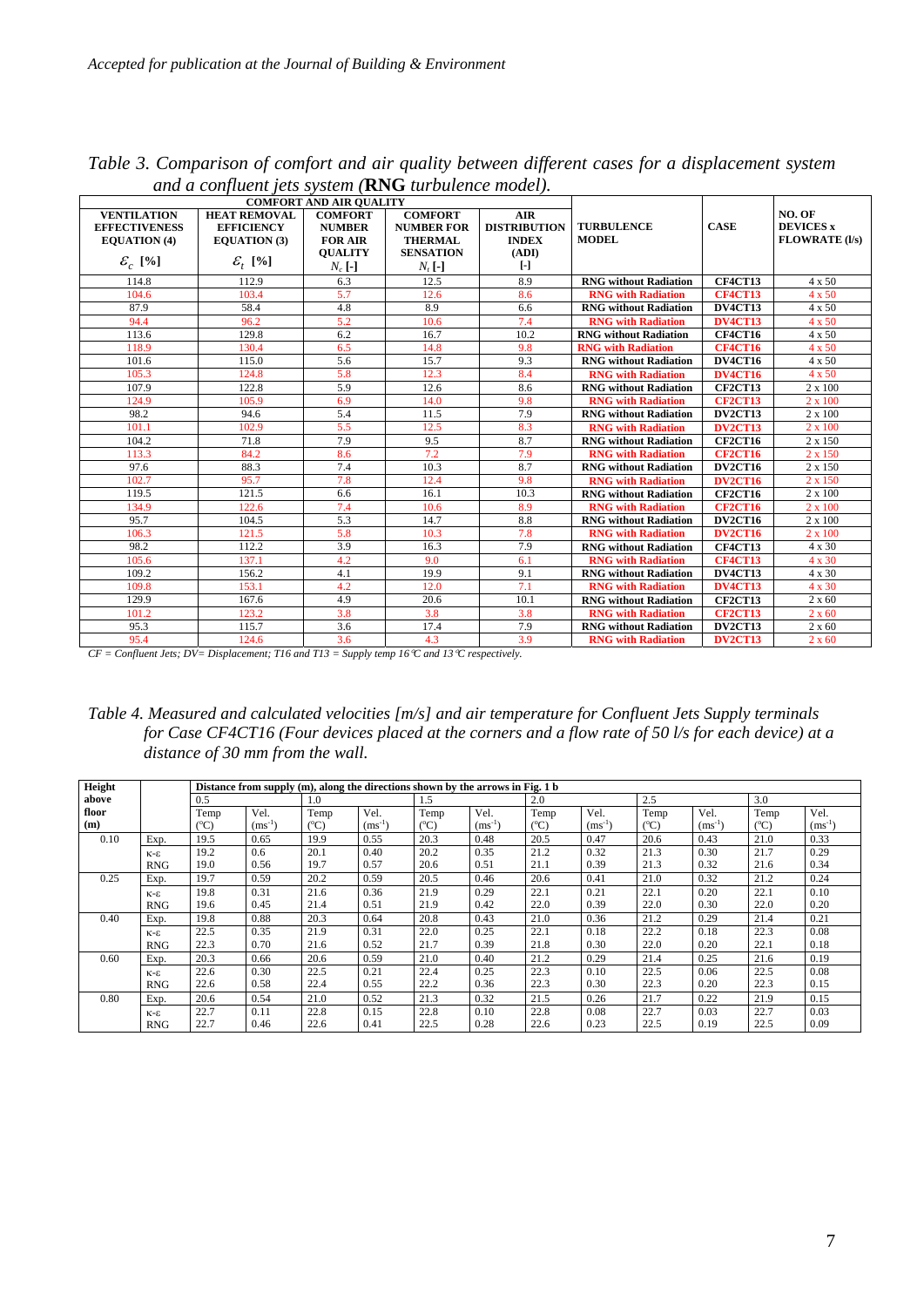*Accepted for publication at the Journal of Building & Environment* 



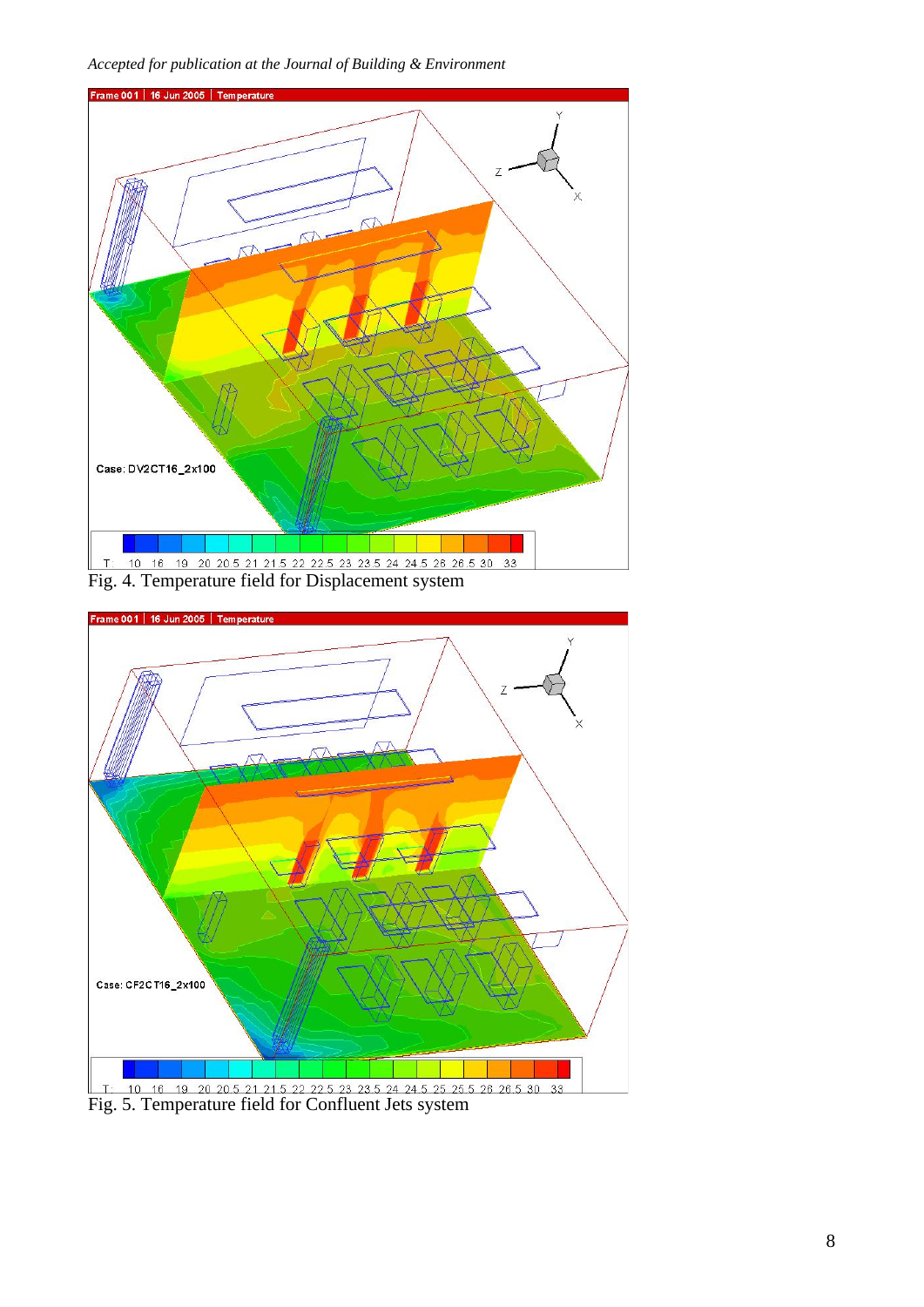*Accepted for publication at the Journal of Building & Environment* 



Fig. 6. Velocity field for Displacement system at 0.10 m from floor level



Fig. 7. Velocity field for Confluent Jets system at 0.10 m from floor level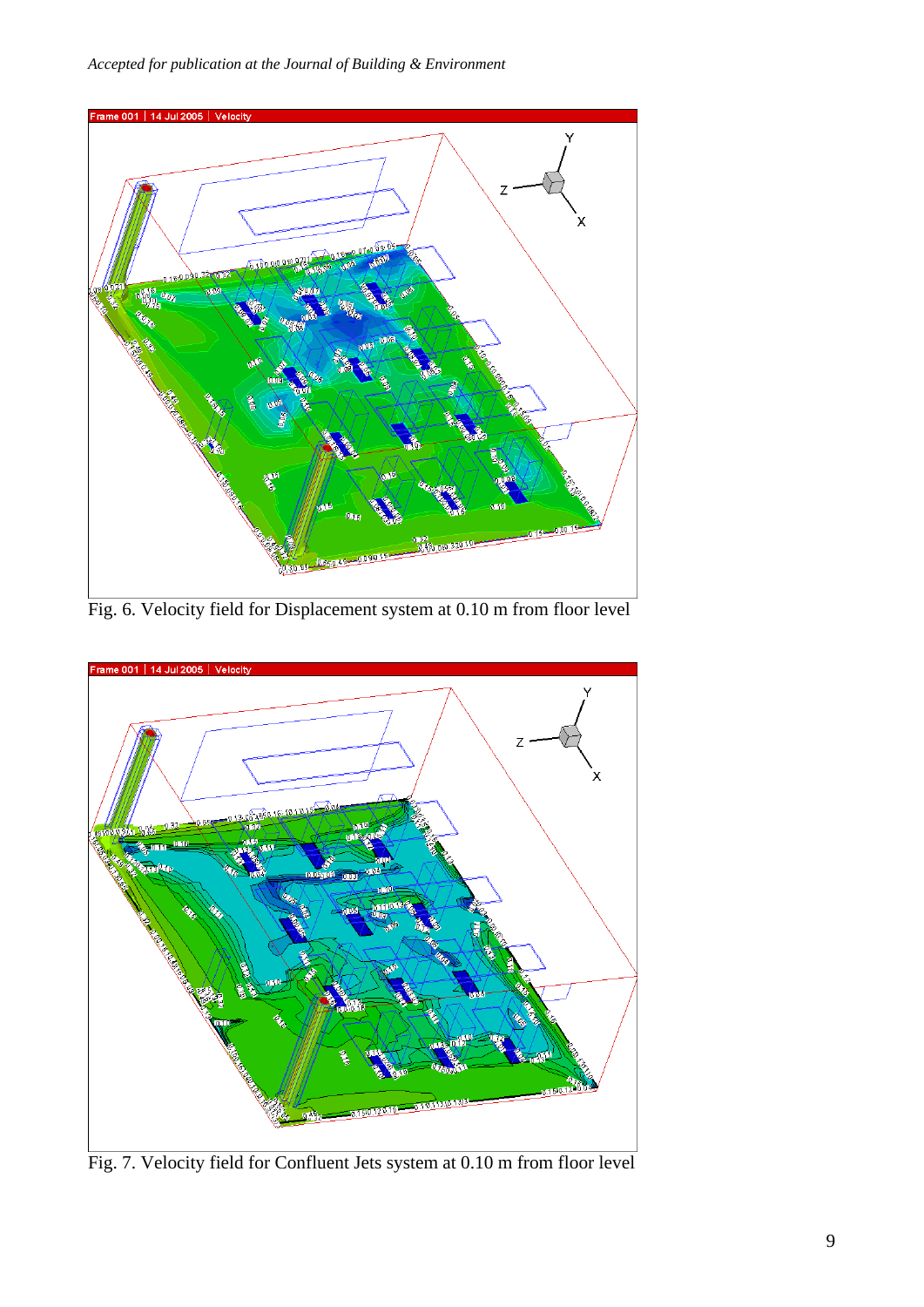# **Effect of radiation**

Although it is known that the κ**-**ε model has a major weakness to predict the streamline curvatures and flow pattern of populated classroom with strong plumes, the inclusion of radiation in the calculations may improve the predicted results. It is also known that the more sophisticated turbulence models are costly and time consuming for the simulation of large ventilated enclosures; therefore the RNG turbulence model can be a compromise solution in this case.

Concerning the influence of radiation on the flow pattern and comfort parameters studied, it is clear from tables 2 and 3 that for both turbulence models used and for most cases, neglecting radiation over-predicts the parameters except for few cases. These over-predictions vary between 5 to 30 % depending on the inlet temperature, number of supply terminals used and total flow rate. Therefore, for simplicity and reliability of predictions the CFD simulations were carried out using the RNG model with a radiation algorithm, see tables 2 and 3.

# **Effect of number of supply terminals**

For the same flow rate but two or four supply terminals installed at the corners, the following cases are compared (see table 3):

- 1) CF4CT13\_4 x 50 with CF2CT13\_2 x 100 and DV4CT13\_4 x 50 with DV2CT13\_2 x 100: According to table 3 the Air Distribution Index (ADI) increased when using two supply terminals instead of four. The supply temperature is 13 °C.
- 2) CF4CT16  $4 \times 50$  with CF2CT16  $2 \times 100$  and DV4CT16  $4 \times 50$  with DV2CT16  $2 \times 100$ : According to table 3 the Air Distribution Index (ADI) decreased when using two supply terminals instead of four. The supply temperature is 16 °C.

These comparisons show that with a supply temperature of 13  $^{\circ}$ C, the two supply devices create more comfortable environment in a room than with four supply devices. However, for the other cases with 16 °C supply temperature, the four supply devices in the room produce better conditions than the two devices.

## **Effect of flow rate**

By using the total flow rate of 120 l/s (2x60 and 4x30), 200 l/s (2x100 and 4x50) and 300 l/s  $(2x150)$ , the following cases are compared (see table 3):

- 3) CF2CT13 2 x 60 with CF2CT13 2 x 100 and DV2CT13 2 x 60 with DV2CT13 2 x 100. According to table 3 the Air Distribution Index (ADI) increased by increasing the total flow rate from 120 l/s up to 200 l/s (5 to 8 l/s/person). This means that using a flow rate below the recommended values may not provide good comfort and air quality. The same phenomena were observed when comparing CF4CT13\_4 x 30 with CF4CT13\_4 x 50 and DV4CT13\_4 x 300 with DV4CT13\_4 x 50.
- 4) By increasing the total flow rate up to 300 l/s, that is 12 l/s /person, and comparing CF2CT16\_2 x 100 with CF2CT16\_2 x 150 and DV2CT16\_2 x 100 with DV2CT16\_2 x 150, surprisingly ADI decreases for both Confluent jets and Displacement systems. Considering table 3 and other parameters for the cases being compared, one can see that the comfort number,  $N_t$ , and the air quality number,  $N_c$  do not change. However, the effectiveness for heat removal ( $\varepsilon$ ) and contaminant removal ( $\varepsilon$ ) decreased by increasing the total flow rate. The answer may be found in equations (3) and (4). By increasing the flow rate the room-mean and outlet values for temperature and concentration change in such a way that affects the stratification and causes short circuiting of supply air.

These results show that with the present supply modes, both the Confluent Jets and Displacement systems provide acceptable conditions if the recommended air flow rates are used. Confluent jets behave slightly better in terms of comfort and air quality requirements. However, to handle a higher flow rate the inlet area of supply terminals should be increased to improve comfort and air quality in school environment in particular and other ventilated enclosures in general.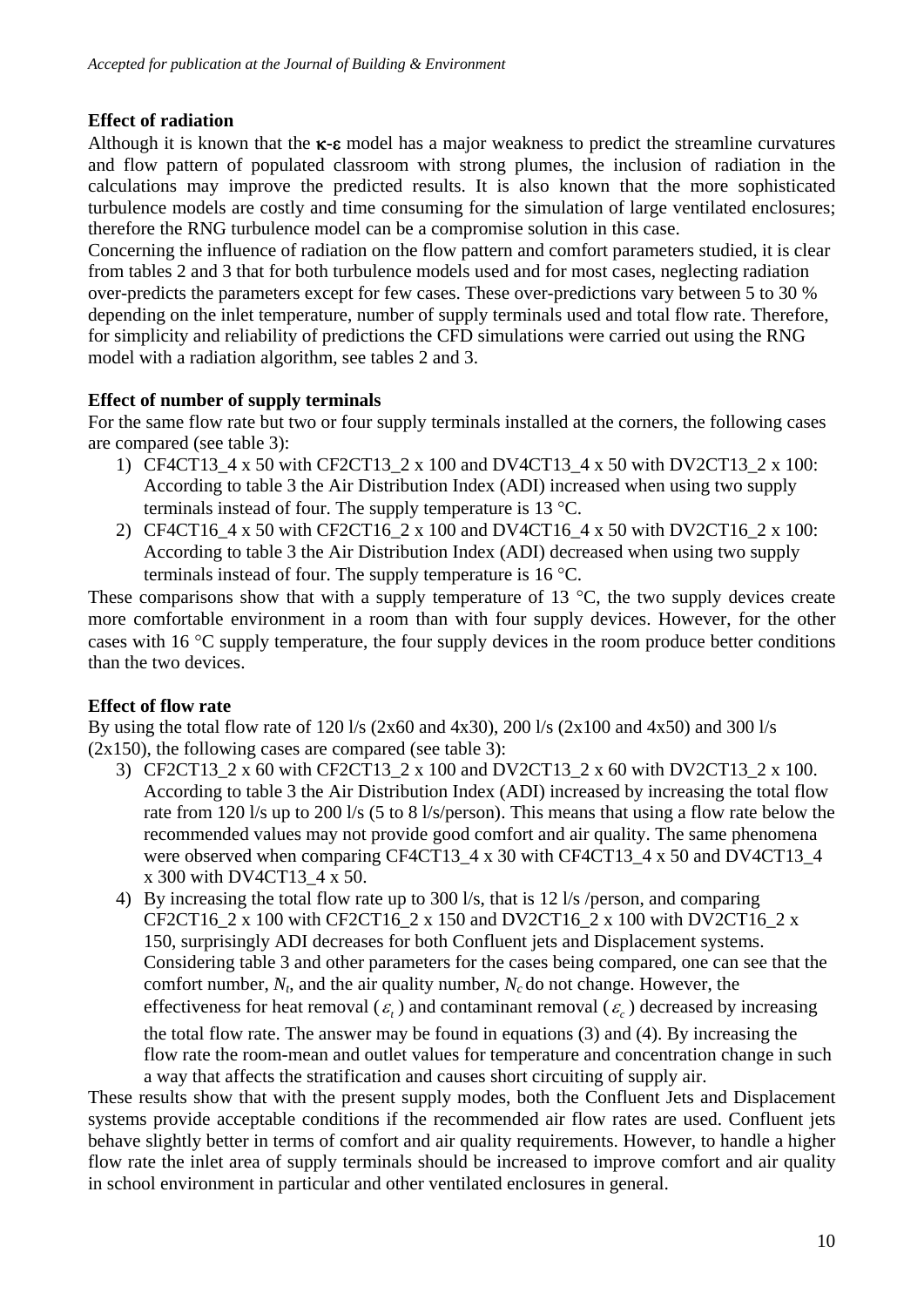## **Effect of supply temperature**

Using the two inlet temperatures of 13 °C and 16 °C, the following cases are compared (see table 3):

- 5) CF4CT13  $4 \times 50$  with CF4CT16  $4 \times 50$  and DV4CT13  $4 \times 50$  with DV4CT16  $4 \times 50$ : According to table 3, the Air Distribution Index (ADI) increased by increasing the supply temperature from 13 °C to 16 °C. This was expected because in our estimation of total heat balance, see Karimipanah et al. (2000), a supply temperature of 16 °C was given and a lower temperature can decrease the comfort parameters.
- 6) CF2CT13\_2 x 100 with CF2CT16\_2 x 100 and DV2CT13\_2 x 100 with DV2CT16\_2 x 100: One can see from table 3 that the Air Distribution Index (ADI) decreased by increasing the supply temperature from 13  $\degree$ C to 16  $\degree$ C. This means that using two supply terminals instead of four require a lower supply temperature. Although all these factors are depended on the heat loads, using a VAV (Variable Air Volume) system is necessary to ensure a suitable inlet temperature for creating a comfortable indoor air environment.

A more general look at the results show that ventilation of a school environment is a difficult task and is depended on many parameters that need to be adjusted and controlled. This may mean more responsibility for ventilation engineers and designers to be aware of the fact that a system that works well in a certain environment does not mean it can be adapted for general use.

#### **Comparison between Measurement and CFD Results**

Table 4 gives comparisons between measured and predicted temperatures and velocities in the classroom at low level using the Confluent Jets systems. From these tables one can see that the overall agreement between the measured and predicted (CFD) velocities and temperatures is good. As is generally known the κ- ε turbulence model is not able to predict velocities in the occupied zone very well, but the temperature predictions are acceptable. However, the RNG turbulence model shows better capability of predicting the velocities but the temperatures are similar to those predicted by the κ- ε model.

## **CONCLUSIONS**

Both the experimental and the CFD results confirm that the Confluent Jet System in most cases performed better than the displacement system.

The discrepancies between the measured and predicted velocities may be due to a number of reasons:

- Simplifications in the modelling of the real enclosure for the CFD solution
- The presence of strong buoyant flows which cannot accurately be represented by the standard κε model
- The RNG turbulence model gives promising results in the simulation of confluent jets but one can not always be certain of capturing the highly buoyant flow patterns in case of classrooms with many heat sources
- Weakness of the wall functions used in the CFD code
- The influence of local buoyant flows, particularly in low velocity regions, on the measuring accuracies of the instruments used
- Errors in measurements particularly resulting from the short air velocity sampling period.

However, the CFD program gave very promising results. This is probably due to the fact that the measured surface temperatures have been used as boundary conditions in the CFD model.